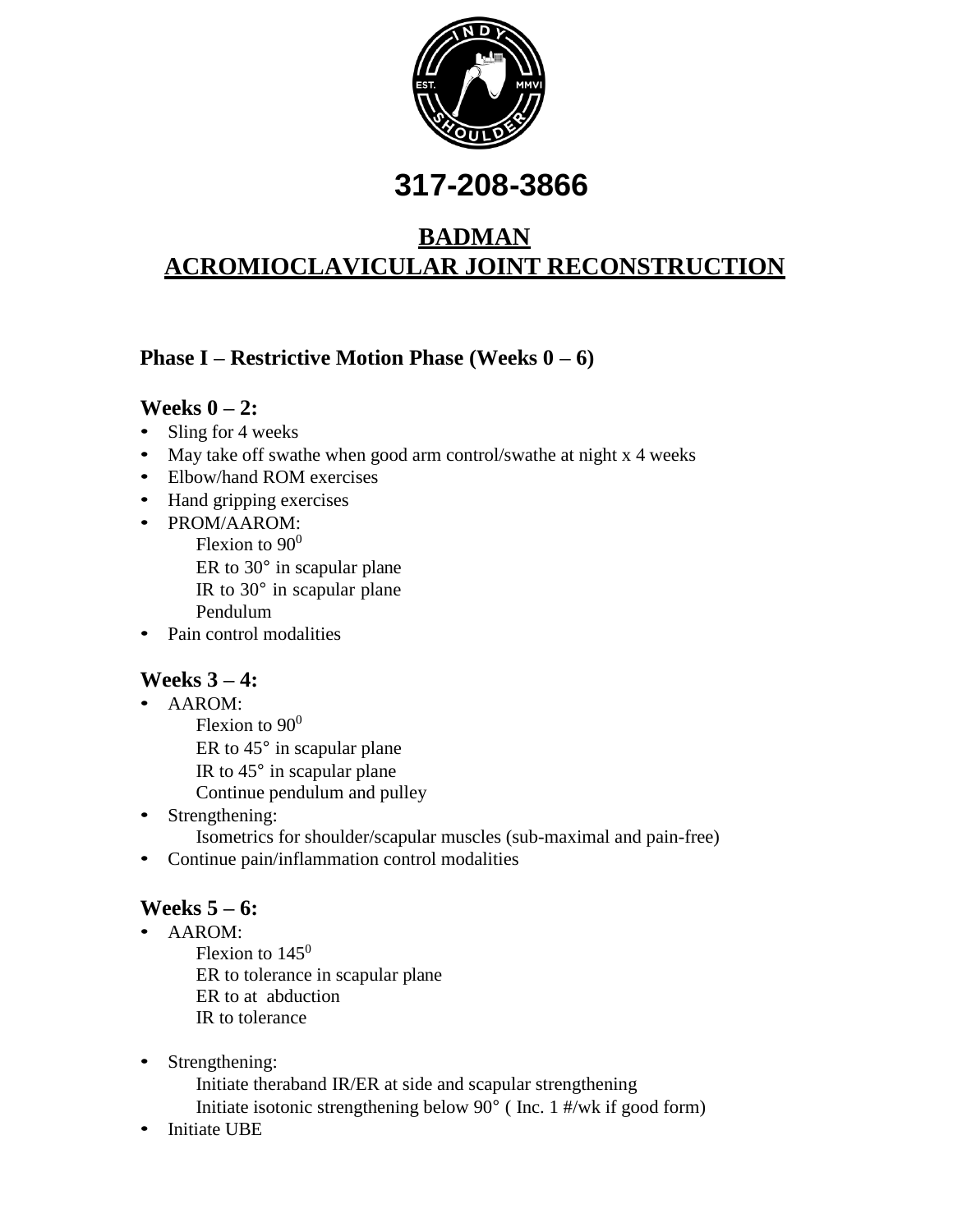# **Phase II – Intermediate Phase (Weeks 7 – 12)**

#### **Goals:**

- Restoration of full, pain-free ROM
- Protect surgical repair
- Restore muscular strength/endurance

#### **Weeks 7 – 9:**

- AAROM (progress to full ROM): Flexion to 180° ER to 90° at 90° abduction IR to 70 - 75° at 90° abduction
- Strengthening: Progress dumbbell strengthening exercises Emphasize scapular strengthening
- Initiate capsular stretches if necessary

#### **Weeks 10 – 12:**

- Continue ROM, flexibility and self-capsular stretches
- Strengthening:
	- Continue dumbbell and scapular strengthening Initiate isokinetic strengthening in neutral (high speed/high reps) Initiate close chain strengthening (push-up plus progression)
- Initiate 2 handed plyometrics

### **Phase III – Return to Activity Phase (Weeks 13 – 24)**

#### **Goals:**

- Maintain full ROM
- Improve muscular power
- Increase neuromuscular control
- Gradual return to sport specific activities

### **Weeks 13 – 16:**

- Continue all flexibility exercises:
	- ER/IR stretch
	- Flexion stretch
	- Self-capsular stretches
- Strengthening:
	- Continue shoulder/scapular isotonics and closed chain program Isokinetics (progress to 90/90 for throwers)
	- Begin general strengthening (bench, lats, etc) with shoulder precautions
- Progress plyometrics (2 handed  $\rightarrow$  1 handed)
- Initiate interval sport program (light sports no overhead activities)